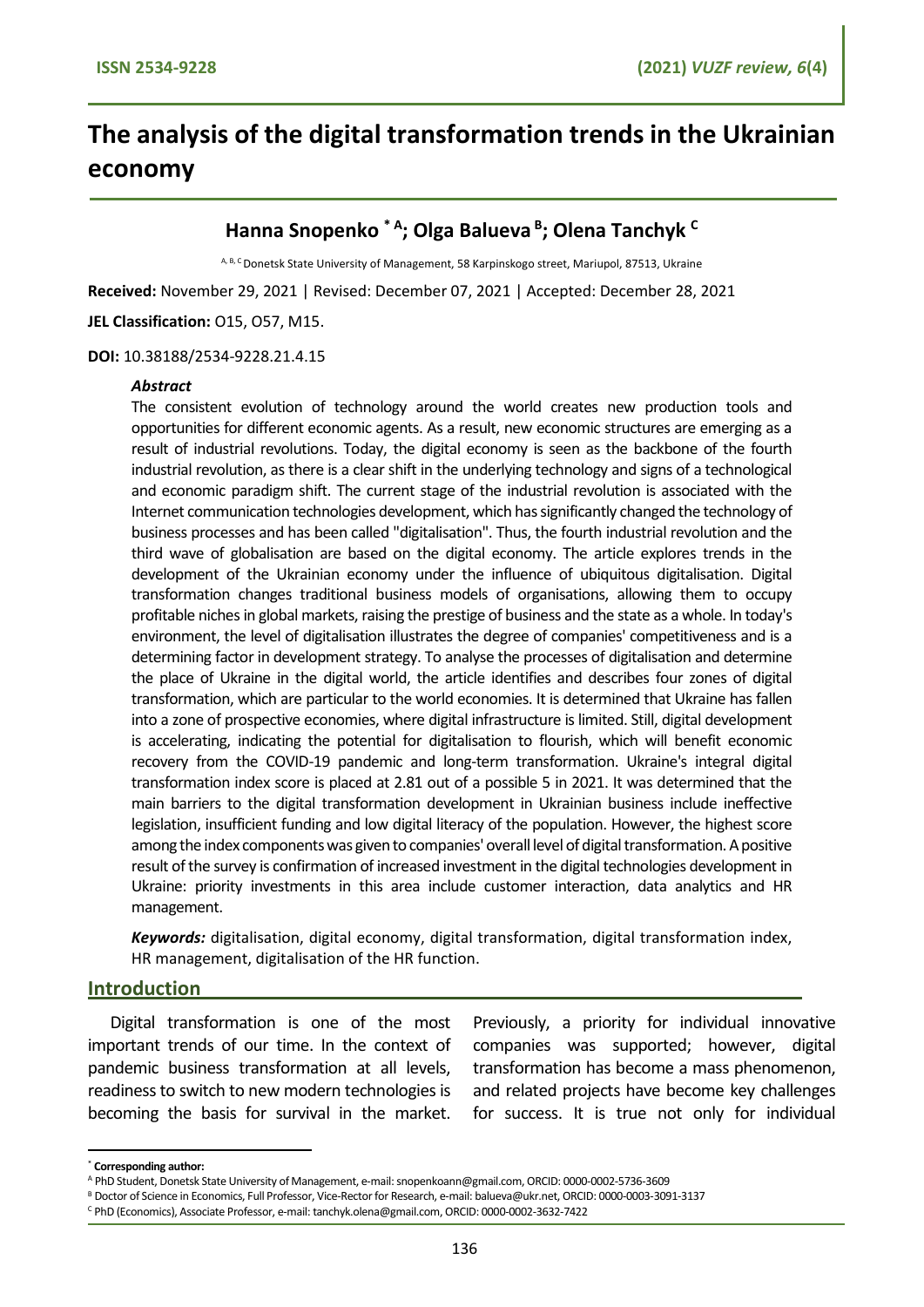companies but also for regions and countries. In essence, a digital revolution is gradually bridging the distance and creating optimal combinations between people and technology.

The digital economy focuses on socio-economic systems at micro-, meso- and macrolevels which

## **Material and methods**

The article is based on the papers of Ukrainian and foreign scientists who study current issues of transformation processes in the economy under the influence of digital technology development (Blix M., 2015; Elding C., Morris R., 2018; Krysovaty A., Sokhatska O., will be developed in the long term. This direction calls for research and comprehensive analysis of digital transformation trends and processes and their impact on personnel management and business process renewal.

2018; Pyschulina O., 2020; Strohmeier S., 2020; Solokha D., Tanchyk O., Bieliakova O., 2021). During the study, general scientific and unique methods were used: analysis, comparative analysis, dialectical, abstract-logical.

### **Results and discussion**

Scholars call the Fourth Industrial Revolution (Schwab K.,2015), characterised by a fundamental transformation of business, the economy and society. However, the main characteristic of the new time is not the change, but accelerated transformation, which results in new rules of doing business and working with personnel (Deloitte, 2017).

In the context of the Fourth Industrial Revolution, the concept of industrial development "Industry 4.0", which concerns the digitalisation of production processes in the industry, energy, transport, infrastructure and logistics, is taking

management in the conditions of the fourth industrial revolution, there are changes in requirements for key personnel competencies; implementation of the concept of digital jobs; radical changes in the professional structure of hired personnel; modification of HR departments' activities, technologies and tools for personnel selection and performance assessment; transition to flexible team-building (Shevchenko L., 2020).

In general, the fourth technological paradigm significantly impacts the relationship between society, human biological existence, and surrounding technologies (figure 1).



**Figure 1 – The main components of the fourth industrial revolution** \*Compiled according to data World Economic Forum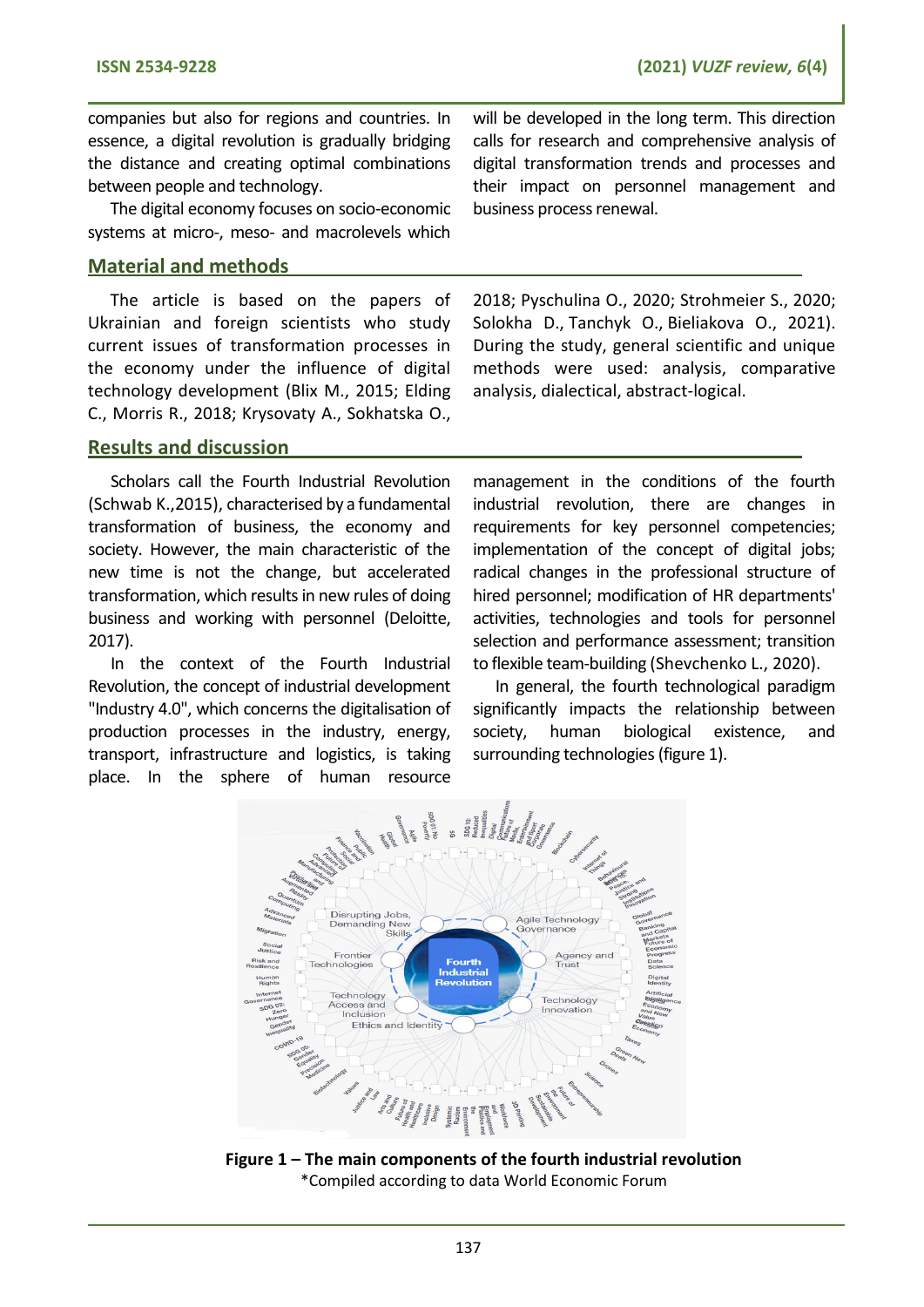In turn, the transformation of digital economies has been undeniably affected by the COVID-19 pandemic. The rapid spread of the delta strain and the threat of new variants of the virus have increased uncertainty, and policy choices have become more difficult due to significant challenges in a number of areas: slowed job growth, rising inflation, food insecurity, delays in human capital formation and climate change.

Currently, in the context of the global pandemic, countries are declaring lockdowns, closing educational institutions and entire industries. On the other hand, digital sectors such as distance education, online commerce or services ensuring teleworking are becoming especially important, which entails analysing the manifestation of this trend in different countries, including Ukraine.

Based on the results of the Fletcher School at Tufts University research, it is necessary to consider Ukraine in the scope of the Digital Evolution Scorecard. The rating assessed economies according to two indicators: the current state of digitalisation and its speed (measured as the increase in rating scores over

12 years - from 2008 to 2019). The ranking of the world's 90 economies is based on 160 indicators tracking four main factors: supply, demand, institutions and innovation.

1. Proposal: How developed is the digital environment and physical infrastructure to accommodate the digital ecosystem?

2. Demand: Are consumers willing and able to participate in the digital economy? Do they have the necessary tools and skills to connect to it?

3. Institutions: Do a country's laws (and government actions) facilitate or hinder digital development? Are the authorities investing in digitalisation? Government regulations: Are they pushing or impeding the use and storage of data?

4. innovation: How developed are the main components of the innovation ecosystem: a) access to talent and capital, b) processes (e.g., university-business cooperation), and c) access to the consumer (new digital, scalable products and services)?

The graph below demonstrates (Figure 2), the resulting "map" divides economies into four zones: leaders, slow-movers, up-and-comers and challengers.



**Figure 2 – A comprehensive picture of the digital world** \*Compiled according to data Digital Intelligence Index

To further analyse the digitalisation processes and Ukraine's place in the digital world, it is necessary to describe these zones.

1. Leaders. This zone includes economies distinguished by both a high initial level of digitalisation and a strong pace of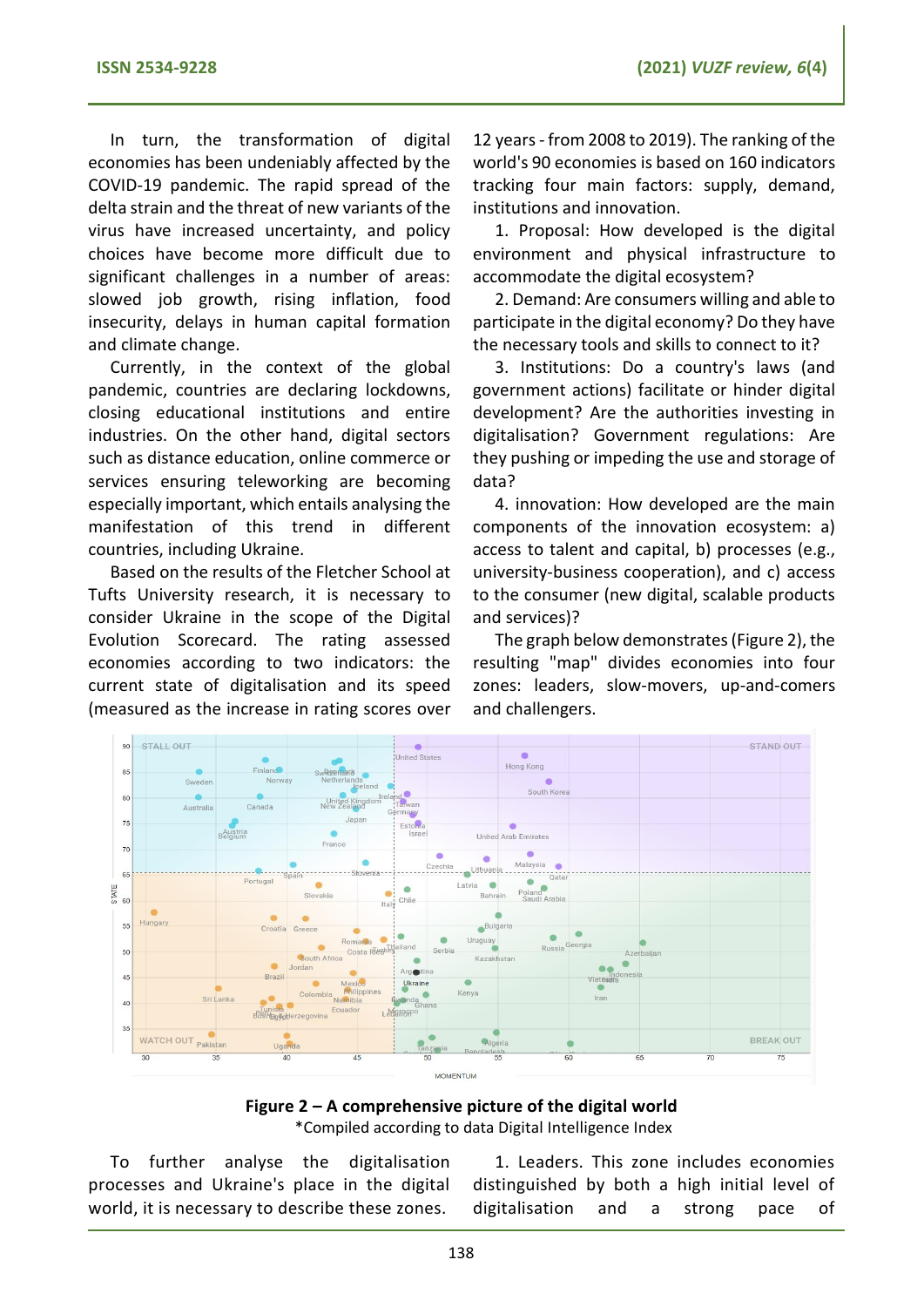development in this area. Three countries, in particular, stand out here: South Korea, Singapore and Hong Kong. Along with several other economies, such as Estonia, Taiwan and the UAE, they have consistently been among the leaders in these indexes, demonstrating both adaptability and institutional support for innovation. Interestingly, the US ranks second in digital evolution after Singapore. The latter has demonstrated an outstanding growth rate for an economy of this size and complexity.

Some peculiarities distinguish every country. Of course, each case is unique, but this analysis suggests that the most successful ones have chosen the following priorities:

- supporting the adoption of digital consumer tools (e-commerce, digital payments, entertainment, etc.)

- attracting, training and retaining IT talent;

- encouraging digital start-ups;

- providing fast and universally accessible access to the Internet, both terrestrial (e.g., fibre-optic) and mobile;

- specialisation in the export of digital goods, services or media;

- a coordinated innovation process: universities, businesses and ministries responsible for digital development.

2. Slow-movers. This zone includes countries with mature digital systems but a low rate of further development and is part of the European Union. This is partly due to the natural slowdown that comes with progress. Moreover, many countries in the area have deliberately chosen to sacrifice growth rates for responsible and inclusive development. To regain the growth momentum (while at the same time not abandoning their values), these countries ought to focus on:

- protecting against digital plateaus: further investing in sustainable institutional supports, regulatory environments and capital markets to support further innovation;

- continuing to use policy instruments and regulation to ensure equitable access to digital opportunities and to protect all consumers from privacy breaches, cyberattacks and other threats (while at the same time maintaining data availability for new digital applications);

- attracting, training and retaining professionals with digital skills often through immigration policy reforms;

- identifying new technology niches and creating ecosystems that foster innovation in these areas.

3. Up-and-comers. This zone is characterised by economies that still have the limited digital infrastructure but are rapidly digitalising. China stands out as it is well ahead of all other countries in its digital evolution, primarily due to a combination of fast-growing demand and innovation. Indonesia and India are the other two notable group members, with the world's third- and fourth-fastest growing economies. In addition to these large developing countries, several mid-sized economies - such as Ukraine, Kenya, Vietnam, Bangladesh, Rwanda and Argentina - are also experiencing accelerated digital development, pointing to the potential for digitalisation to flourish, which will benefit both economic recoveries from the COVID-19 pandemic and long-term transformation.

The results of the authors' analysis indicate that the successful breakthrough economies focus on the following challenges:

improving mobile internet access, accessibility and quality, for a wider diffusion of innovation;

strengthening the institutional environment and developing digital legislation;

promoting investment in digital enterprises, financing digital R&D, training IT personnel and using applications to create jobs;

- measures to reduce inequalities in access to digital tools across gender, class, ethnicity and geography (although access remains largely unequal).

4. Challengers. Finally, the last zone, which includes countries from Africa, Asia, Latin America and Southern Europe, is characterised by problems in the existing digital ecosystem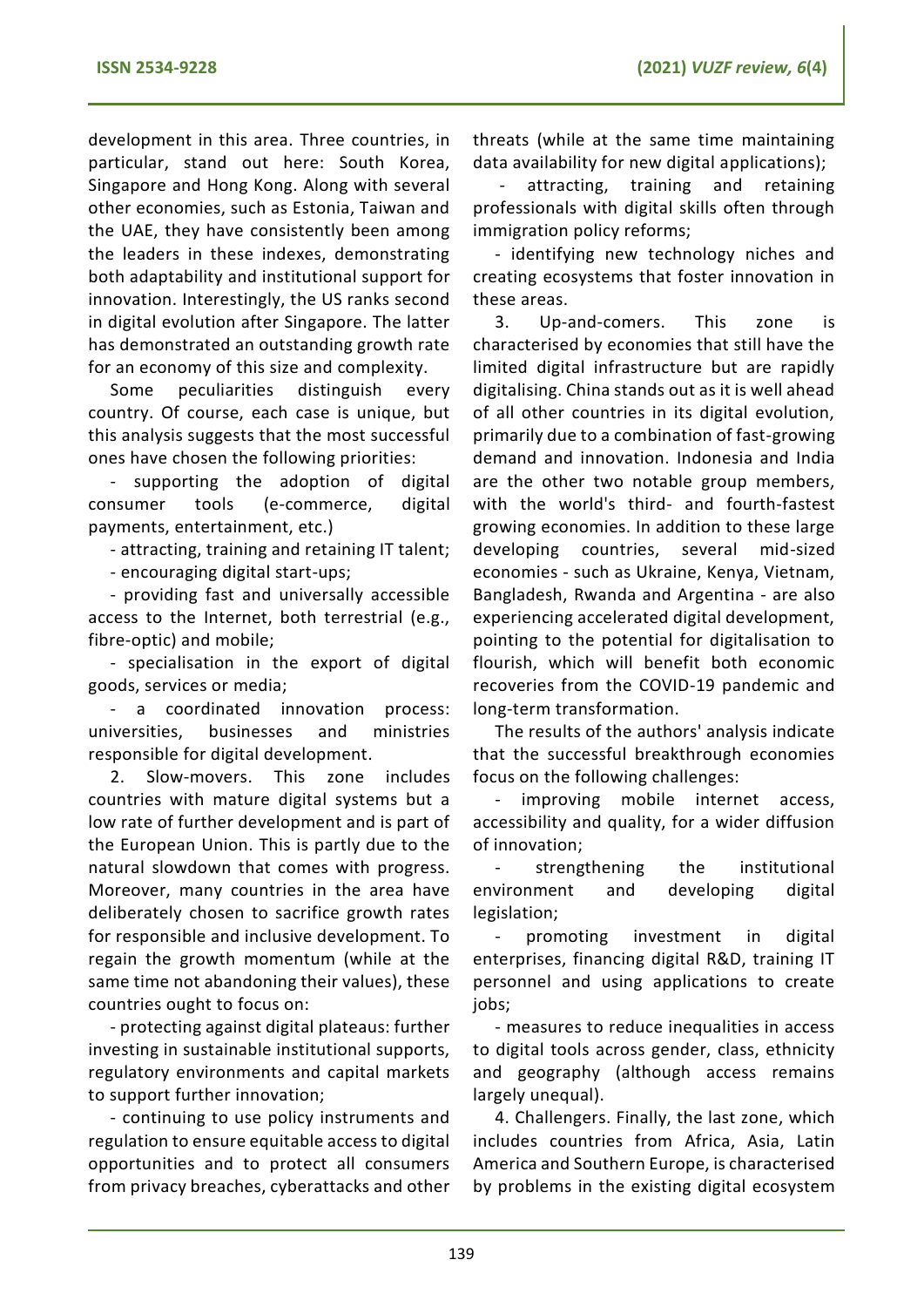and low growth rates. Therefore, countries in this zone have to look to prospective economies to use digital growth as a tool for economic sustainability.

Given that Ukraine has fallen into the prospective zone and the digital trajectory of the Ukrainian economy depends on two factors, such as the current state and the pace of digitalisation over time, it is essential to refer to the study of the European Business Association. It was first conducted in April 2021 as an expert study of the current state of digital transformation in the private and public sectors of Ukraine to assess the effectiveness of digital processes at various levels and identify key drivers and barriers to digital transformation. The result of the study was

in Ukraine

Ukraine

the calculated index of the digital transformation of Ukraine. The integral index indicator consists of five equally important components:

- the overall level of digital transformation of companies;

- the overall level of digital transformation of industries;

- the overall level of digital infrastructure development;

- the overall level of digital inclusion;

- volume and quality of public e-services.

Unfortunately, the integral indicator of Ukraine's digital transformation index in 2021 was 2.81 points out of a possible five and was in the opposing plane (Figure 3).



**Figure 3 – Components of the Digital Transformation Index in Ukraine** \*Compiled according to data European business association

It is worth noting that the highest value among the index components was the overall level of digital transformation of companies. Thus, 47% of directors rated the level of digital development of their business as moderate, 39% said it was high, and another 5% said it was very high. Only 9% of respondents believe that their companies' level of digital transformation is low. At the same time, the vast majority, namely 89%, admitted that their company's corporate strategy contains digital transformation goals. 41% of directors rate their employees' level of digital literacy as moderate, 13% rate it as low, and 46% rate it as high.

At a slightly slower pace, digital transformation is occurring in the industries in which they are involved. 55% of respondents consider the level of digital transformation of their industries to be moderate, 16% consider it high, and another 6% as very high. At the same time, 23% consider it low or very low.

The main barriers to the digital transformation development in Ukrainian business include ineffective legislation, insufficient funding and low digital literacy. For example, 41% of company directors assess their employees' level of digital literacy as moderate, while 13% consider it inadequate. The remaining 46% rated their team's digital literacy as high (Figure 4).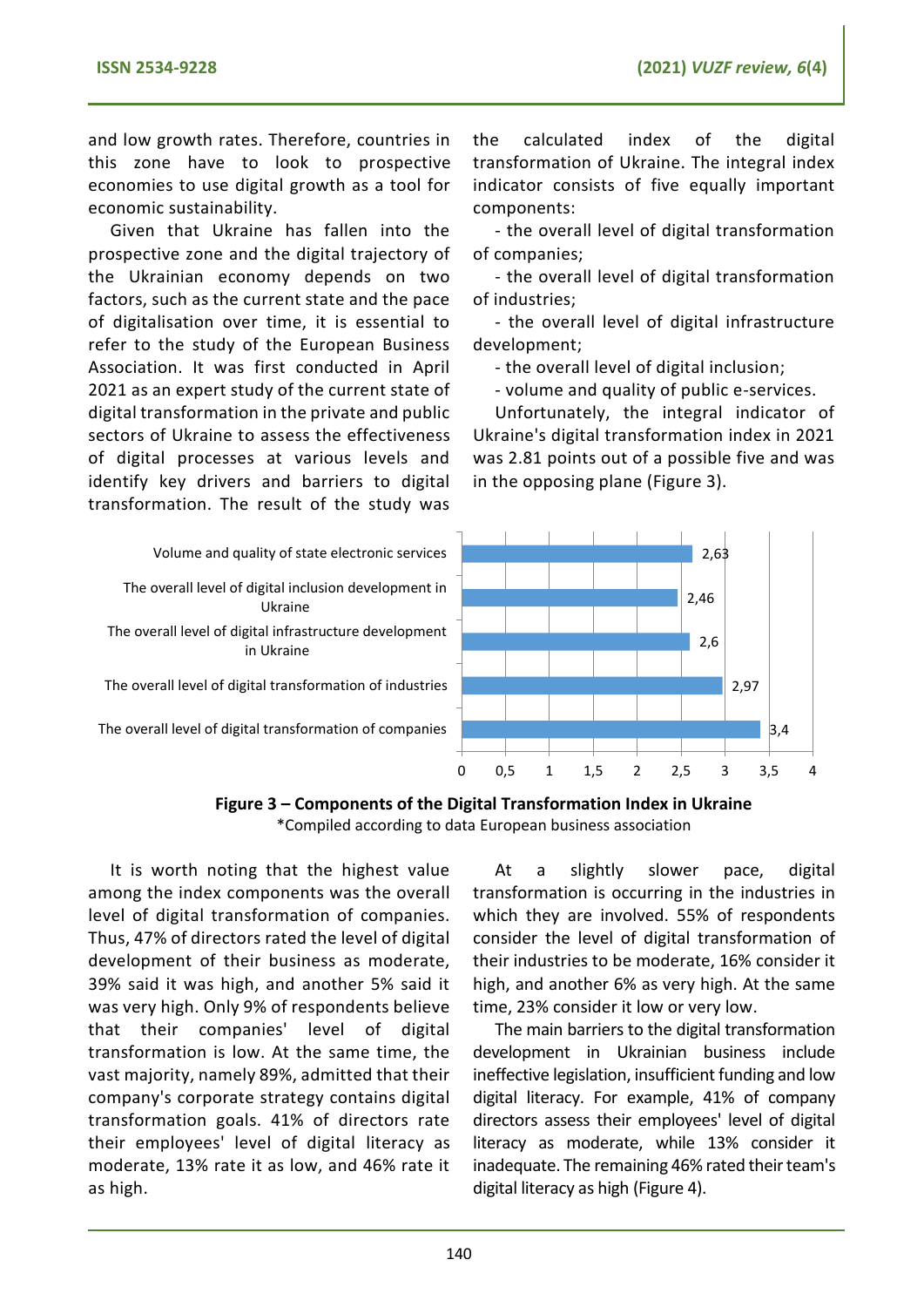

**Figure 4 – Barriers to digital transformation development in Ukrainian business** \*Compiled according to data European business association

The authors conclude that a positive result of the survey is confirmation of increased investment in the digital technologies development in Ukraine. According to the survey results, the priority investments in this area are customer interaction

(CRM, e-commerce, marketing automation) - 85% of companies, data analysis - 55%, employee interaction management (basic HR processes, talent management, digital workplace) - 48% (Figure 5).



**Figure 5 – Priority investments in digital technologies** \*Compiled according to data European business association.

It is worth noting that the positive effects of digital transformation are evident at all levels of

the socio-economic system, from the individual consumer to the country as a whole (Table 1).

|                                   |                                                                 | <b>TWEE</b> TOSHING CHOCG GIN BOILING OF GISTOL HUISTOITING ON HIS SOCIO COONDITIIO SYSTOMS |  |
|-----------------------------------|-----------------------------------------------------------------|---------------------------------------------------------------------------------------------|--|
|                                   | THE EFFECTS OF DIGITAL TRANSFORMATION ON THE COUNTRY AS A WHOLE |                                                                                             |  |
| A new source of GDP growth        |                                                                 |                                                                                             |  |
| Positive net impact on jobs       |                                                                 |                                                                                             |  |
|                                   | Increased efficiency in the exploitation of the resources       |                                                                                             |  |
| <b>EFFECTS ON THE PUBLIC</b>      | <b>EFFECTS ON BUSINESSES</b>                                    | <b>EFFECTS ON CONSUMER</b>                                                                  |  |
| <b>SECTOR</b>                     | <b>AND COMPANIES</b>                                            |                                                                                             |  |
| Increased efficiency of processes | Easier expansion into other<br>markets, higher revenues         | The opportunity to buy the<br>best products and services at                                 |  |
|                                   |                                                                 | the best prices                                                                             |  |

**Table 1 – Positive effects and benefits of digital transformation in socio-economic systems**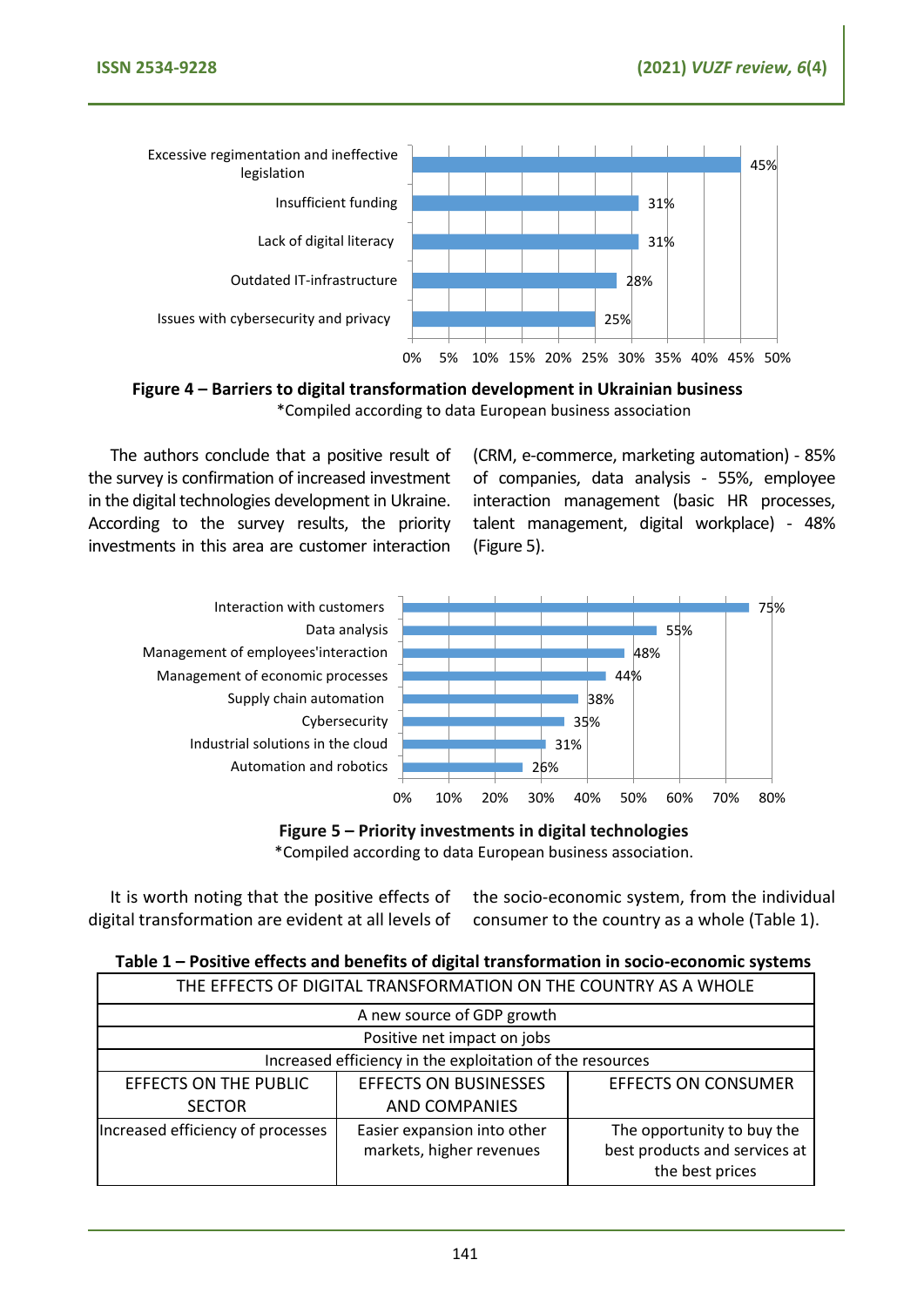| Reduced opportunities for<br>fraud and abuse in obtaining<br>public services | Increased efficiency of<br>internal processes (e.g.,<br>supply chain management) | The possibility of using<br>previously unavailable products                   |
|------------------------------------------------------------------------------|----------------------------------------------------------------------------------|-------------------------------------------------------------------------------|
| Better communication with<br>citizens and private sector                     | Internal processes (e.g.,<br>supply chain management)                            | Getting information about the<br>most interesting employment<br>opportunities |
| Identification and analysis of<br>social trends using big data               | Access to a better workforce<br>through the use of digital<br>tools              | Easier access to public services<br>through digital portals                   |

\*Compiled by (Gribanov Yu, 2019).

Thus, the study results prove that the digitalisation of processes is not only relevant at the level of individual companies because industries are choosing this path of development as the only opportunity to meet the rapidly changing conditions of the world around them. As a result, the digital transformation of industry, retail, public, and other sectors is already changing companies' business strategies. Therefore, it necessitates

the study of digital transformation issues from a systemic approach to all socio-economic structures and social areas.

In line with this trend, HR departments are also affected by digitalisation. Thus, it is worth focusing on the digital transformation of the HR function, especially on the HR components necessary for a successful digital transformation (Table 2).

| Components               | Description                                                                                                                                                                                                                                                                                                                                                     |
|--------------------------|-----------------------------------------------------------------------------------------------------------------------------------------------------------------------------------------------------------------------------------------------------------------------------------------------------------------------------------------------------------------|
| Strategy and<br>guidance | An overarching digital (HR) strategy has to help guide the organisation into the<br>digital realm. This strategy is necessary because it helps to link all HR digital<br>activities with an integral vision embedded in leadership. HR leaders should<br>regularly emphasise the importance of digitalisation, and lead by example and<br>encourage innovation. |
| HR Technology            | The extent to which HR technology supports business priorities is directly<br>related to HR digital transformation. It's much more effective to achieve goals<br>by working together.                                                                                                                                                                           |
| Innovation               | A culture of innovation is a significant part of digital transformation. It includes<br>a flexible HR function, a thoughtful plan for acquiring and developing digital<br>solutions, and a culture that fosters innovation.                                                                                                                                     |
| HR processes             | An essential part of the digitalisation of HR is the automatization of standard<br>processes. This means that all processes are digitally supported, people-<br>oriented, integrated, aimed at reducing complexity and improving employee<br>experience.                                                                                                        |
| People                   | Even during automation through machine learning, the most crucial<br>component of HR is people. They can help or hinder digital maturity. Therefore,<br>the team must be made up of the right people capable of interacting effectively<br>under strong leadership.                                                                                             |

**Table 2 – Components of the digital transformation of the HR function**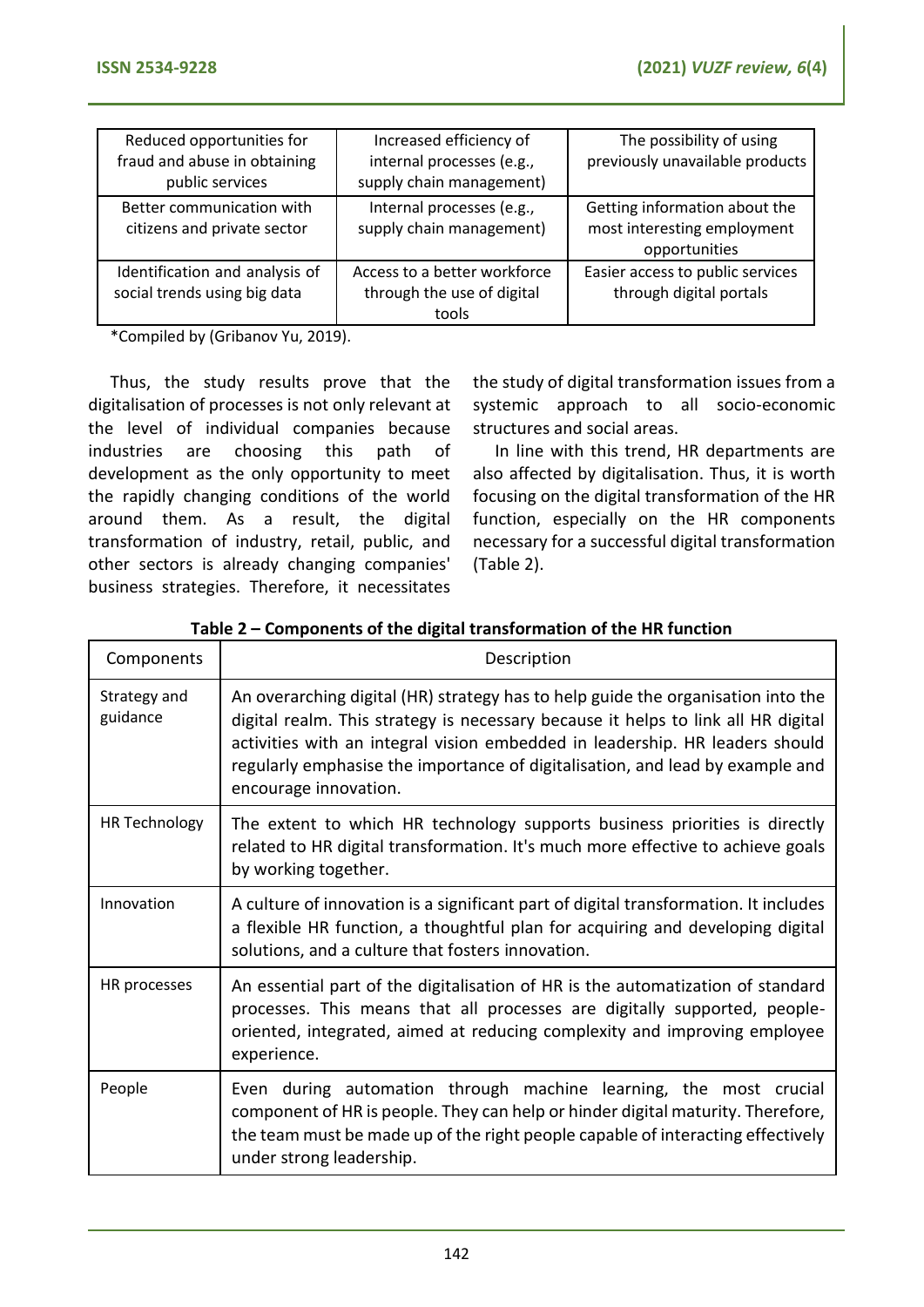| Data &    | A key element in the success of a digital HR strategy is using data for reporting |
|-----------|-----------------------------------------------------------------------------------|
| analytics | and advanced analytics. Using HR data to deliver information is essential to      |
|           | making informed decisions about the company and its employees.                    |

\* Compiled by (Rob van Dijk, 2021).

Thus, as organisations transform from survival to prosperity models, they emphasise the creation of teams and super-teams that use modern technology complementing traditional human work methods. The deliberate application of high technology is changing the very nature of work, making it possible to

perform activities previously the people's responsibility. From creating collaborative mechanisms to strengthen bonds within teams to applying artificial intelligence to help people make decisions, integrating high technology into human teams can help them get very different and better results faster and to a greater extent.

## **Conclusions**

According to the study, the development of the digital economy and society is unquestionable, and the experience of the world's leading countries and companies is proof of the global digital transformation. Furthermore, regulation, infrastructure, cybersecurity, skilled professionals and established partnerships create technology platforms that perform as the main components of the digital economy development. It stipulates the next stage in forming a modern model of the production, technological and social system of society based on the results of the Fourth Industrial Revolution.

In Ukraine, the processes mentioned above are progressing rather slowly, as evidenced by studies of the current state of digital transformation development in the private and public sectors in Ukraine.

For a qualitative breakthrough in the direction of the Ukrainian economy digitalisation, it is necessary to use the best practices of leading countries and focus on the following tasks:

- improve mobile Internet access, its accessibility and quality, for a wider diffusion of innovations;

- strengthen the institutional environment and development of digital legislation;

- encourage investment in digital enterprises, finance digital R&D, train IT personnel and use corresponding applications to create jobs.

By addressing these priorities, the digital transformation of the Ukrainian economy will be an essential source of long-term economic growth.

## **References**

- Solokha, D.; Tanchyk, O. & Bieliakova, O. (2021). Organization of the Economic and Business Activities Results of Multilevel Production Systems in the Context of a Digitized Economy, Advances in Economics, Business and Management Research, Atlantis Press, volume 171. 56-63
- Krysovaty, A.I. & Sokhatska, O.M. (2018). Fourth industrial revolution: change of directions of international investment flows. Ternopil: TNEU, 2018. 480 p.
- Pyschulina, O. (2020). Digital economy: trends, risks and social determinants. Razumkov

Center, Zapovit Publishing House, 274 p.

Strohmeier, S. (2020). Digital human resource management: A conceptual clarification, *German Journal of Human Resource Management*, 34 (3). 345-365.

Elding, C. and Morris, R. (2018). Digitalisation and its impact on the economy: insights from a survey of large companies. Economic Bulletin, Issue 7. Available from: <https://www.ecb.europa.eu/pub/economic -bulletin/focus/2018/html/ecb.ebbox2018 07\_04.en.html>

Blix, M. The economy and digitalization-